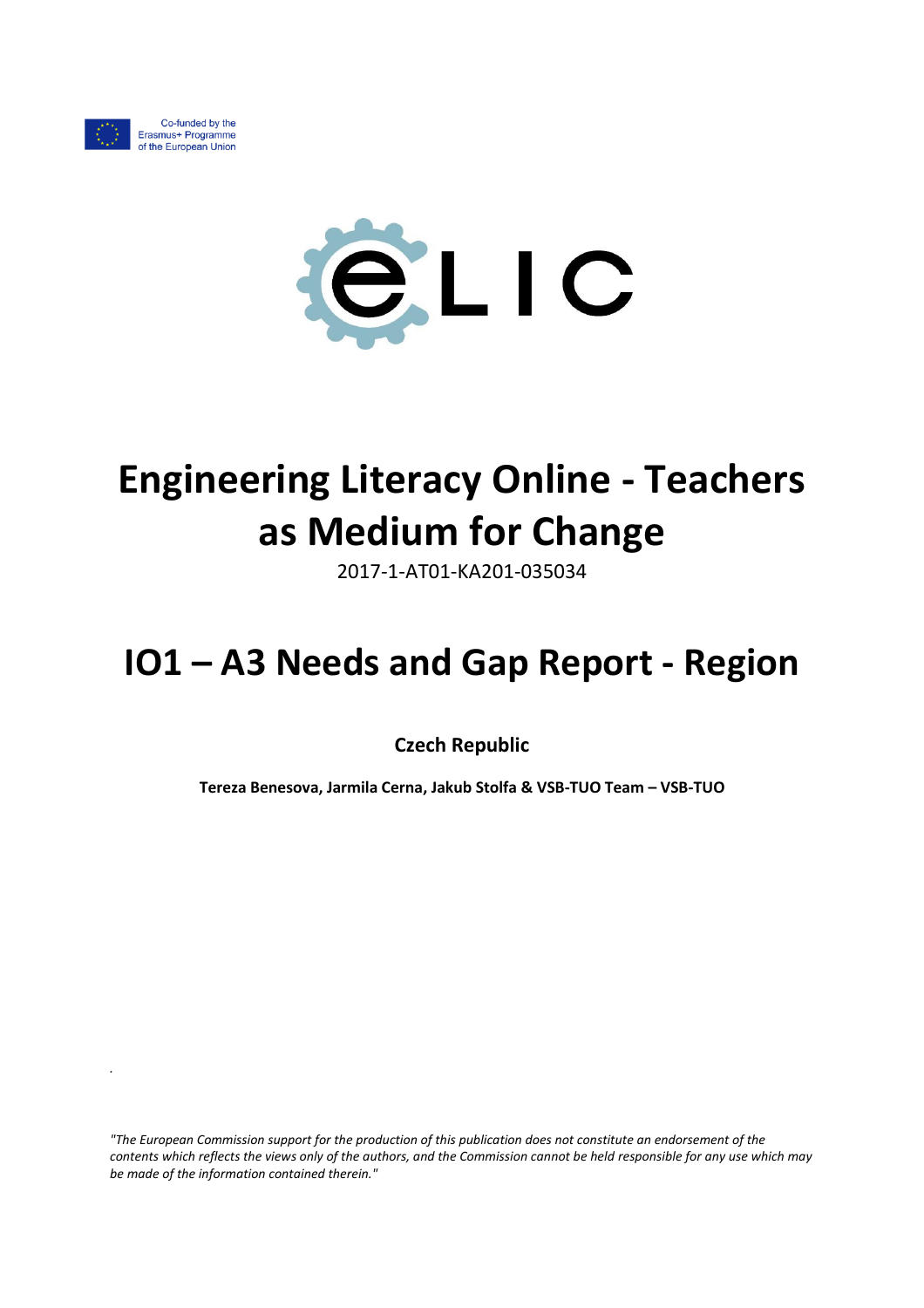

### **Project ELIC Czech Republic Needs and Gaps Report**

These conclusions represent the step for identifying the general needs of future and potential students (graduates and recent graduates, who are the target of the project) and stakeholders (companies, employment agencies and training bodies). The main aims of this report are to identify the main gaps between the educational offer in terms of training courses and the main features of a possible education activities for target groups.

In a first step it was necessary to conduct a desk research. During the desk research the main aim was to identify the state of art with regards to educational offer in the Czech Republic in the field of STEM disciplines. Therefore we analysed competences in regional teaching plans at secondary schools, existing further education and trainings for secondary school teachers to teach interdisciplinary experiments and also planned initiatives related to teaching interdisciplinary experiments for secondary school teachers (focus to Electronics, Software, Mechanics, Mechatronics, Biochemistry, Renewable Energy etc.)

The analysis showed that the availability of existing further education/further training for secondary schools has its role at the universities that offer classical fields of study complemented by further up to date education in the form of courses and projects. But this process is not systematic, there are isolated projects that depend on external financing. Teachers point to the gap between the university teaching and the progress of the science and technology development practice.

Courses and projects in the field of Further Education are organized by Universities, Industrial Companies, Ministry of Education, Regional Educational Institutions, etc. Many projects and courses are designed for both students and teachers. The advantage of such education is that students and teachers spend this time together, perceiving and absorbing new information and stimuli in this way.

Yet there is a noticeable lack of the systematic and continuous education program in the field of technical literacy.

The crucial problem is that teachers have no general information about planned initiatives related to teaching interdisciplinary experiments for secondary school teachers focused on Electronics, Software, Mechanics, Mechatronics, Biochemistry, Renewable Energy etc.

Detailed view on the subjects and topics which are often taught in the secondary schools showed that there is a wide range of topics in all subjects, but there is a minimum activities focused on integration of the knowledge of Biology, Physics, Chemistry, and Mathematics, enabling a comprehensive understanding of the laws of natural processes and motivating pupils to study science subjects.

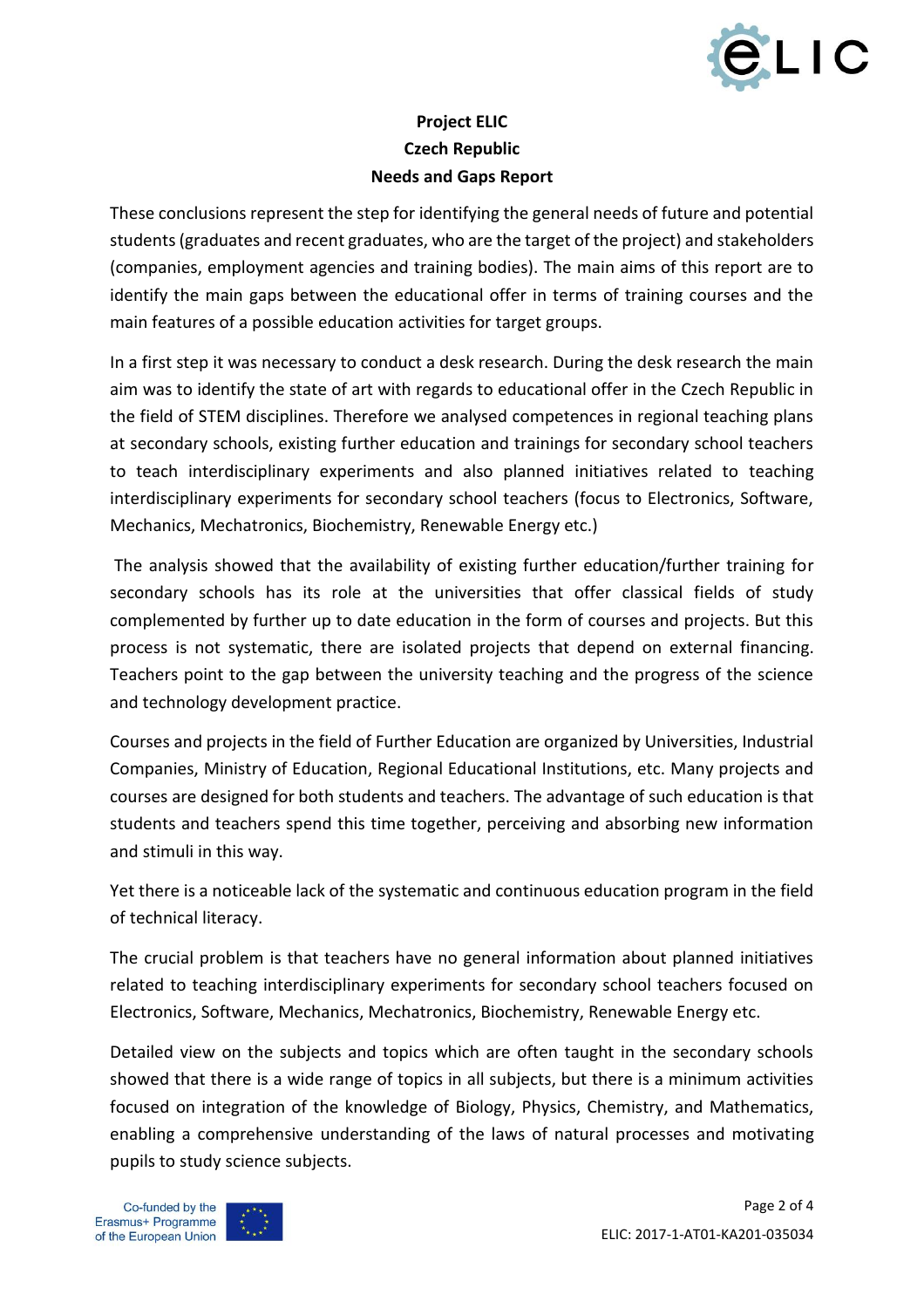

#### Needs and gaps in the implementation of engineering literacy

The main message from the analysis is, that the teachers carefully consider involvement in further education and voluntary courses. Active and motivated teachers want to be informed and use new educational resources. The main role has usually the director of the schools.

#### Needs identified:

Ensure the didactic support of the universities educating teachers - to define topics for the development of technical literacy and to integrate it continuously with the thematic units of STEM school subjects (creation of framework educational plans).

Emphasis on interdisciplinary education not only for pupils but also for teachers, creation of textbooks and teaching materials (web portals, currently supplemented electronic database of examples) elaborated for different forms and levels of education. Coordination with the needs of industry and technical disciplines taught at the universities.

The need for further, but coordinated and systematic teachers´ education, ideally centrally managed by the Ministry of Education or National Institutes of Further Education of Teachers. The curriculum of the faculties of pedagogy becomes quickly obsolete, that´s why it is necessary to complement the knowledge of the current, dynamically developing science and technology. Define "technical literacy" in its framework curriculum, its content and objectives at different levels of education. Ensure that schools do not perceive and teach "technical literacy" as the kind of manual work in workshops or maximum IT literacy.

The inclusion of engineering topics in teaching through project teaching and optional subjects that will combine basic knowledge of STEM subjects and modern technologies. All of this is complemented by excursions in industrial enterprises and operations.

#### Gaps identified:

Apparently there is a wide range of courses and further training for STEM teachers. In most cases, however, it is unsystematic, it has unclear themes, content, outputs, and insufficient didactic support. The offer is time-consuming, often does not include the needs of all age groups and education at different levels and types of schools. Our research has shown that the largest offer is for primary school pupils.

The content of the courses is uncoordinated, incomplete, far from covering all topics of "technical literacy", they are just individual actions.

It is vaguely defined what kind of education is suitable especially for teachers and what kind of learning would be beneficial for joint action of teachers and students.

Not only the content, but also the form of offered courses and further education should be varied to cover the different needs and expectations of teachers, e.g. online courses for individual study, experience multi-day courses, common courses for teachers and students, etc.

Co-funded by the Erasmus+ Programme of the European Union